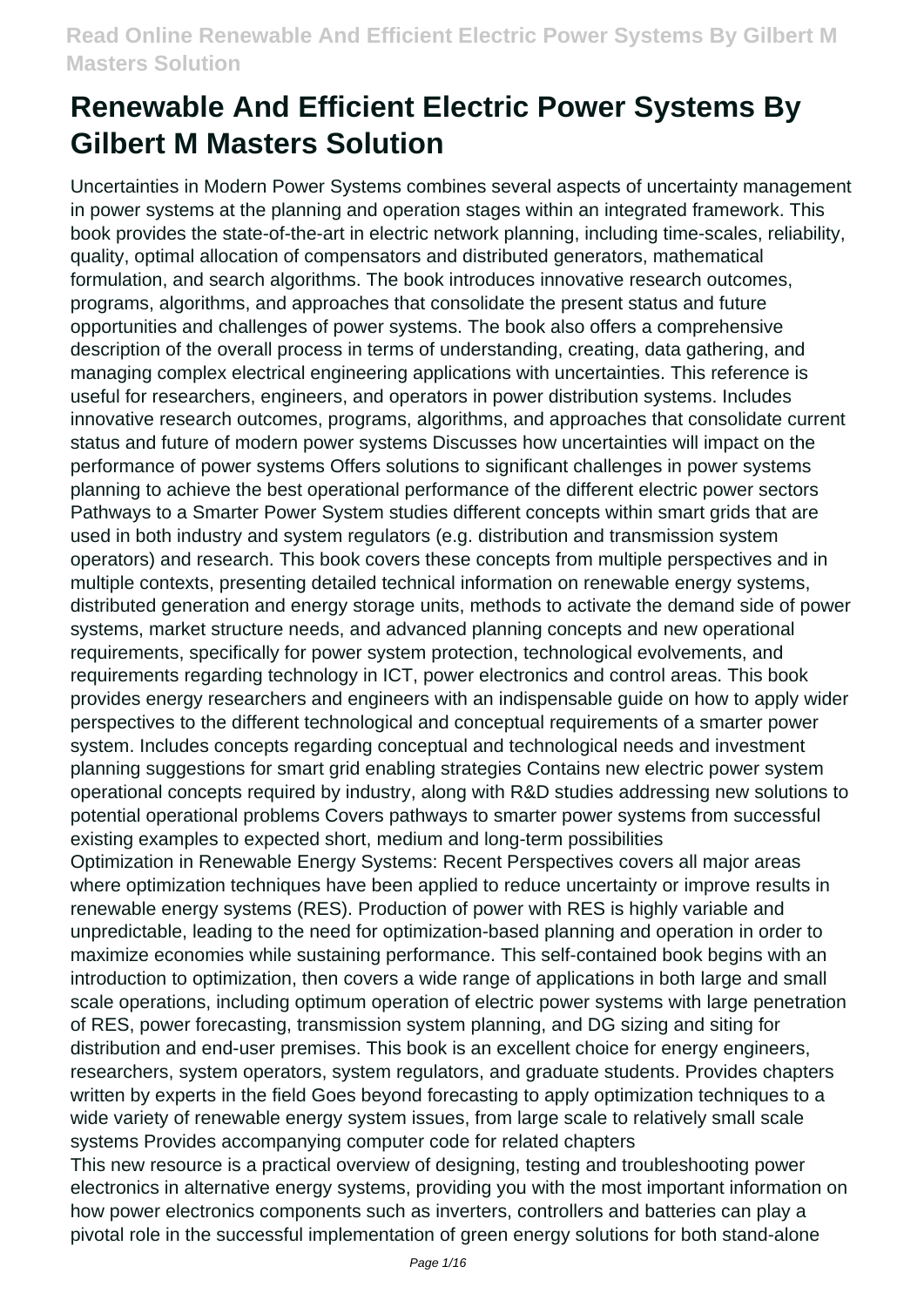and grid-connected applications. You will learn how to choose the right components for diverse systems, from utility-scale wind farms to photovoltaic panels on single residences, how to get the most out of existing systems, and how to solve the tough challenges particular to alternative energy applications. Whether you are a renewables professional who needs to understand more about how power electronics impact energy output, or a power engineer who is interested in learning what new avenues the alternative energy revolution is opening for your work, start here with advice and explanations from the experts, including equations, diagrams and tables designed to help you understand and succeed. Provides a thorough overview of the key technologies, methods and challenges for implementing power electronics in alternative energy systems for optimal power generation Includes hard-to-find information on how to apply converters, inverters, batteries, controllers and more for stand-alone and grid-connected systems Covers wind and solar applications, as well as ocean and geothermal energy, hybrid systems and fuel cells

The recent rise to prominence of renewable energy and energy efficiency has been driven by their potential to lower the environmental impacts of energy use. As these technologies mature they must demonstrate not only their environmental benefits, but also their economic competitiveness. The relative costs and benefits of each potential project, whether large or small, must be systematically modelled and assessed before they can be financed and implemented. Renewable Energy and Energy Efficiency: Assessment of Projects and Policies deals with the appraisal of such projects against financial and non-financial criteria, illustrating the assessment tools necessary to make appropriate, evidence based decisions as efficiently as possible. The most important technologies are first described, stressing their economic and performance characteristics. Key project appraisal concepts are then introduced, approaches to modelling the cash flows in energy projects are described, and the issues of uncertainty and optimisation are fully discussed. These financial concepts, together with methods for estimating greenhouse gas emissions, are extended to address aspects of energy policy. Illustrated with many case studies this is an ideal introduction to financial and non-financial appraisal techniques as applied to energy efficient and renewable energy technologies. The creation of a flexible, efficient, digitized, dependable and resilient power grid may well be the best route to increasing energy efficiency & security, as well as boosting the potential of renewable & distributed power sources. However, there is still much confusion about the nature of the Smart Grid: What is it? What work needs to be accomplished in order to make it a reality? How will it benefit the drive to diversify energy resources? This book covers Smart Grids from A-Z, providing a complete treatment of the topic, covering both policy and technology, explaining the most recent innovations supporting its development, and clarifying how the Smart Grid can support the integration of Renewable Energy resources. Among the most important topics included are smart metering, renewable energy storage, plug-in hybrids, flexible demand response, strategies for offsetting intermittency issues, micro-grids for off-grid communities, and specific in-depth coverage of wind and solar power integration. The content draws lessons from an international panel of contributors, whose diverse experiences implementing smart grids will help to provide templates for success. If we intend to undertake a meaningful overhaul of the way the world uses energy resources, we ignore grid management issues at our peril. Ultimately, this important book examines what the integration challenges are, what technology and policy needs to be in place in order to support uptake, and what The Smart Grid can do to enable solutions. Provides critical information on the technological, design and policy issues that must be taken into account to ensure that the smart grid is implemented successfully Demonstrates how smart grids can help utilities adhere to increased renewable portfolio standards Provides examples of successful microgrid/smart metering projects from around the world that can act as templates for developers, operators and investors embarking upon similar projects.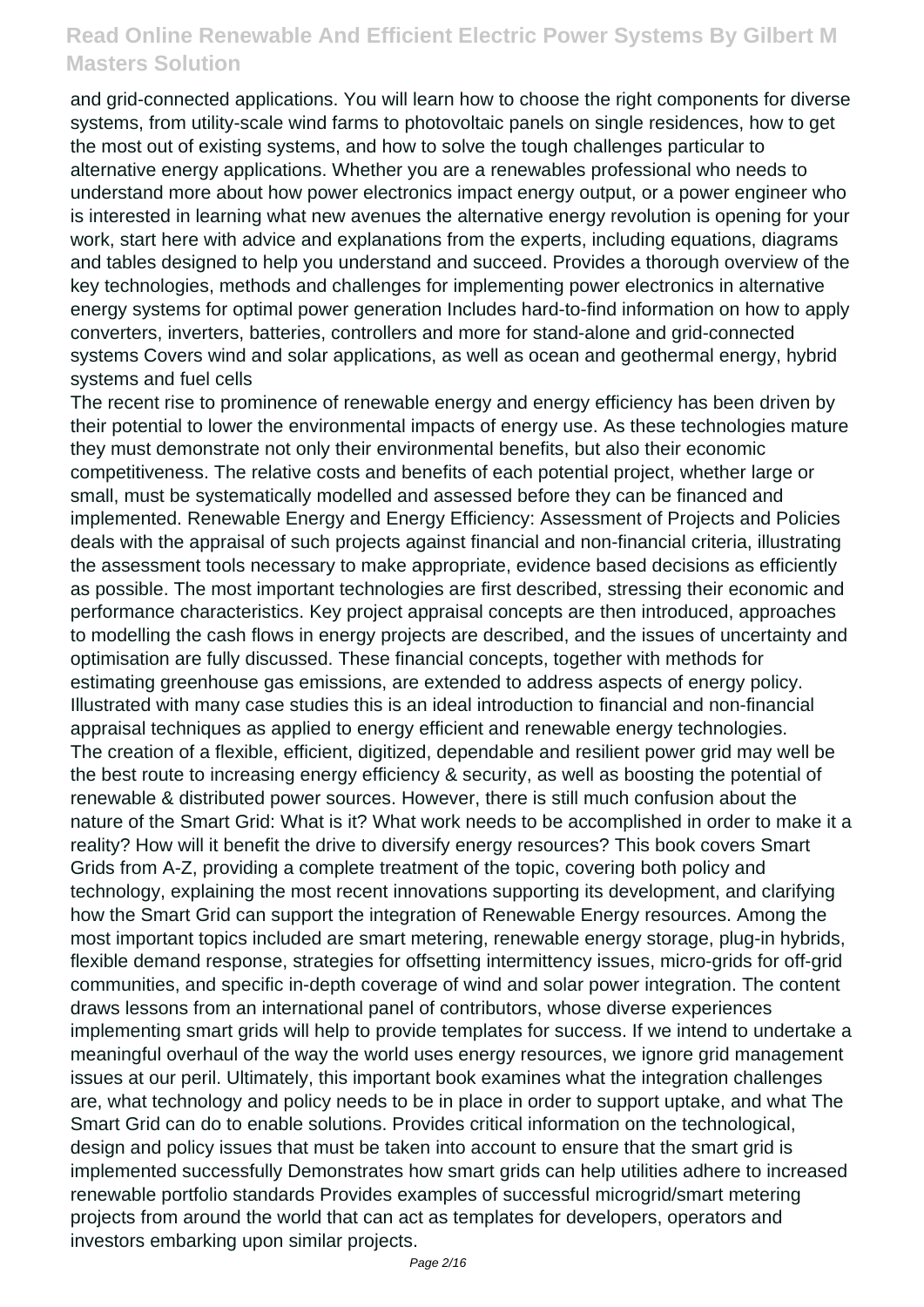A revolution is ongoing in the field of small-scale energy solutions, which can enable lower impact on the environment, more robust supply and self-determination. Solar power and other forms of renewable energy sources, which you can implement to generate your own electricity, are growing quickly. Electromobility is transforming the car industry and transportation systems and can also play a role in your energy system. Electricity can be used much more efficiently than before, for example by using LED light, variable speed motor drives and efficient home appliances. Smart controls are available, sometimes with free open source software. All this opens up tremendous opportunities for energy independence, which is the focus of this book. The book introduces the reader to a number of renewable energy sources, to different options for storing electricity and to smart use of electricity, particularly in the context of small isolated systems. This is important because many renewable energy sources are weather- and seasondependent and usually require storage and smart control, in order to obtain a system that is completely independent of the electricity grid. In the book, overall system design is explained, including how to combine different sources in a hybrid system. Different system sizes and architectures are also covered. A number of real cases are described, where homes, businesses and communities have achieved a high level of energy independence or are on their way to achieving it. This book will prove useful in university education in renewable energy at bachelor and master level, and also for companies and private individuals, who want to start or expand activities in the area of renewable energy.

A new edition of a successful book, this volume provides engineers in diverse disciplines with a thorough, up–to–date introduction to renewable and efficient energy systems. Offering significant updates to such topics as geothermal power, wave and tidal power, and ocean thermal energy, the Second Edition expands coverage of electric power grids, discusses smart grids and grid integration of renewable energy systems, and addresses the growing issue of off–grid renewable energy systems for emerging markets in the developing world. Completely worked numerical examples of every important concept are provided.

Reflecting its reliance on fossil fuels, the electric power industry produces the majority of the world's greenhouse gas emissions. The need for a revolution in the industry becomes further apparent given that 'decarbonization' means an increasing electrification of other sectors of the economyin particular, through a switch from gasoline to electric vehicles. Of the options for producing electric power without significant greenhouse gas emissions, renewable energy is most attractive to policymakers, as it promises increased national self-reliance on energy supplies and the creation of new industries and jobs, without the safety and political concerns of nuclear power or the unproven technology of carbon capture and storage. Drawing on both economic theory and the experiences of the United States and EU member states, Harnessing Renewable Energy addresses the key questions surrounding renewable energy policies. How appropriate is the focus on renewable power as a primary tool for reducing greenhouse gas emissions? If renewable energy is given specific support, what form should that support take? What are the implications for power markets if renewable generation is widely adopted? Thorough and well-evidenced, this book will be of interest to a broad range of policymakers, the electric power industry, and economists who study energy and environmental issues. This derivative volume stemming from content included in our seminal Power Electronics Handbook takes its chapters related to renewables and establishes them at the core of a new volume dedicated to the increasingly pivotal and as yet under-published intersection of Power Electronics and Alternative Energy. While this re-versioning provides a corollary revenue stream to better leverage our core handbook asset, it does more than simply re-package existing content. Each chapter will be significantly updated and expanded by more than 50%, and all new introductory and summary chapters will be added to contextualize and tie the volume together. Therefore, unlike traditional derivative volumes, we will be able to offer new and updated material to the market and include this largely original content in our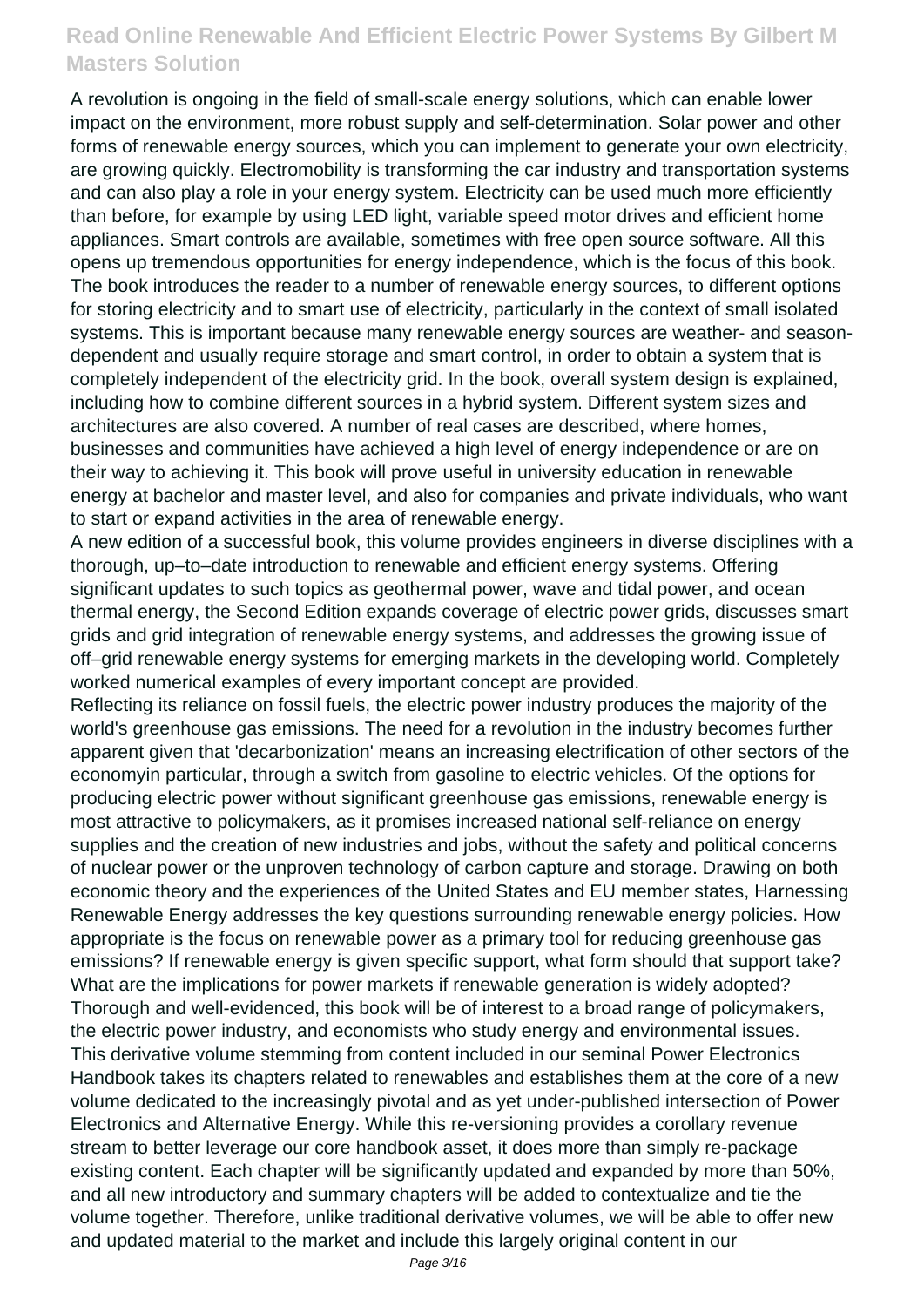ScienceDirect Energy collection. Due to the inherently multi-disciplinary nature of renewables, many engineers come from backgrounds in Physics, Materials, or Chemical Engineering, and therefore do not have experience working in-depth with electronics. As more and more alternative and distributed energy systems require grid hook-ups and on-site storage, a working knowledge of batteries, inverters and other power electronics components becomes requisite. Further, as renewables enjoy broadening commercial implementation, power electronics professionals are interested to learn of the challenges and strategies particular to applications in alternative energy. This book will bring each group up-to-speed with the primary issues of importance at this technological node. This content clarifies the juncture of two key coverage areas for our Energy portfolio: alternative sources and power systems. It serves to bridge the information in our power engineering and renewable energy lists, supporting the growing grid cluster in the former and adding key information on practical implementation to the latter. Provides a thorough overview of the key technologies, methods and challenges for implementing power electronics in alternative energy systems for optimal power generation Includes hard-to-find information on how to apply converters, inverters, batteries, controllers and more for stand-alone and grid-connected systems Covers wind and solar applications, as well as ocean and geothermal energy, hybrid systems and fuel cells Renewable and Efficient Electric Power SystemsJohn Wiley & Sons

A component in the America's Energy Future study, Electricity from Renewable Resources examines the technical potential for electric power generation with alternative sources such as wind, solar-photovoltaic, geothermal, solar-thermal, hydroelectric, and other renewable sources. The book focuses on those renewable sources that show the most promise for initial commercial deployment within 10 years and will lead to a substantial impact on the U.S. energy system. A quantitative characterization of technologies, this book lays out expectations of costs, performance, and impacts, as well as barriers and research and development needs. In addition to a principal focus on renewable energy technologies for power generation, the book addresses the challenges of incorporating such technologies into the power grid, as well as potential improvements in the national electricity grid that could enable better and more extensive utilization of wind, solar-thermal, solar photovoltaics, and other renewable technologies.

The rapid increase of cloud computing, high performance computing (HPC) and the vast growth in Internet and Social Media use have aroused the interest in energy consumption and the carbon footprint of Data Centres. Data Centres primarily contain electronic equipment used for data processing (servers), data storage (storage equipment), and communications (network equipment). Collectively, this equipment processes, stores, and transmits digital information and is known as information technology (IT) equipment. Advanced Concepts for Renewable Energy Supply of Data Centres introduces a number of technical solutions for the supply of power and cooling energy into Data Centres with enhanced utilisation of renewable energy sources in order to achieve low energy Data Centres. Because of the high energy density nature of these unique infrastructures, it is essential to implement energy efficiency measures and reduce consumption before introducing any renewable energy source. A holistic approach is used with the objective of integrating many technical solutions such as management of the IT (Information Technology) load, efficient electrical supply to the IT systems, Low-Ex airconditioning systems, interaction with district heating and cooling networks, re-use of heat, free cooling (air, seawater, groundwater), optimal use of heat and cold storage, electrical storage and integration in smart grids. This book is therefore a catalogue of advanced technical concepts that could be integrated into Data Centres portfolio in order to increase the overall efficiency and the share of renewable energies in power and cooling supply. Based on dynamic energy models implemented in TRNSYS some concepts are deeply evaluated through yearly simulations. The results of the simulation are illustrated with Sankey charts,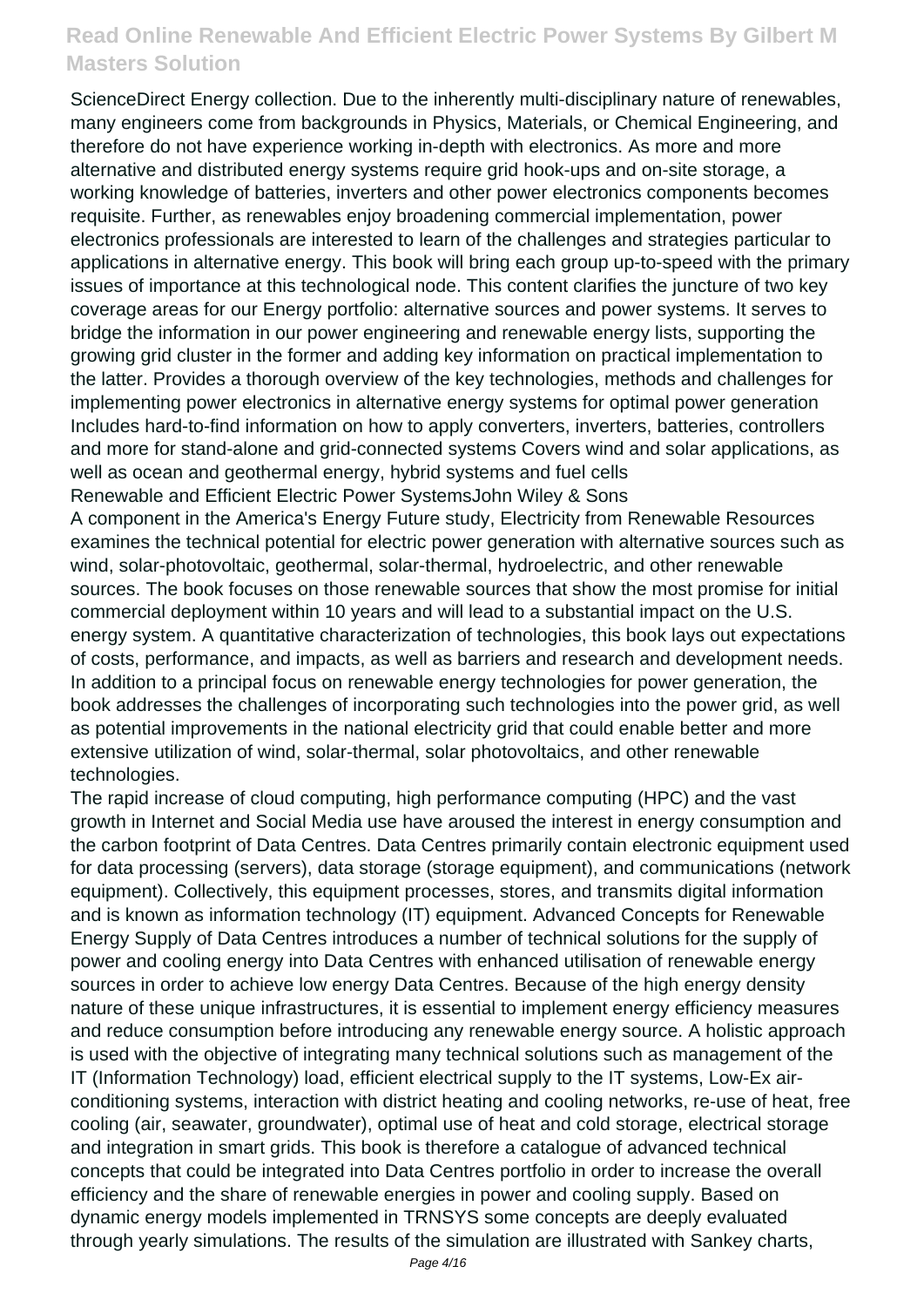where the energy flows per year within the subsystems of each concept for a selected scenario are shown, and graphs showing the results of parametric analysis. A set of environmental metrics (as the non-renewable primary energy) and financial metrics (CAPEX and OPEX) as well of energy efficiency metrics like the well-known PUE, are described and used to evaluate the different technical concepts.

The primary purpose of PV Systems Engineering is to provide a comprehensive set of PV knowledge and understanding tools for the design, installation, commissioning, inspection, and operation of PV systems. During recent years in the United States, more PV capacity was installed than any other electrical generation source. In addition to practical system information, this new edition includes explanation of the basic physical principles upon which the technology is based and a consideration of the environmental and economic impact of the technology. The material covers all phases of PV systems from basic sunlight parameters to system commissioning and simulation, as well as economic and environmental impact of PV. With homework problems included in each chapter and numerous design examples of real systems, the book provides the reader with consistent opportunities to apply the information to real-world scenarios.

Design and Performance Optimization of Renewable Energy Systems provides an integrated discussion of issues relating to renewable energy performance design and optimization using advanced thermodynamic analysis with modern methods to configure major renewable energy plant configurations (solar, geothermal, wind, hydro, PV). Vectors of performance enhancement reviewed include thermodynamics, heat transfer, exergoeconomics and neural network techniques. Source technologies studied range across geothermal power plants, hydroelectric power, solar power towers, linear concentrating PV, parabolic trough solar collectors, grid-tied hybrid solar PV/Fuel cell for freshwater production, and wind energy systems. Finally, nanofluids in renewable energy systems are reviewed and discussed from the heat transfer enhancement perspective. Reviews the fundamentals of thermodynamics and heat transfer concepts to help engineers overcome design challenges for performance maximization Explores advanced design and operating principles for solar, geothermal and wind energy systems with diagrams and examples Combines detailed mathematical modeling with relevant computational analyses, focusing on novel techniques such as artificial neural network analyses Demonstrates how to maximize overall system performance by achieving synergies in equipment and component efficiency

To maintain a healthy ecosystem for contemporary society and for future generations, policies must be implemented to protect the environment. This can be achieved by consistent evaluation of new initiatives and strategies. The Handbook of Research on Renewable Energy and Electric Resources for Sustainable Rural Development is a critical scholarly resource that examines efficient use of electric resources and renewable energy sources which have a positive impact on sustainable development. Featuring coverage on cogeneration thermal modules, photovoltaic (pv) solar, and renewable energy systems (RES) application practices, this publication is geared towards academics, practitioners, professionals, and upper-level students interested in the latest research on renewable energy and electric resources for sustainable rural development.

The limitation of fossil fuels has challenged scientists and engineers to search for alternative energy resources that can meet future energy demand. Renewable Energy System Design is a valuable reference focusing on engineering, design, and operating principles that engineers can follow in order to successfully design more robust and efficient renewable energy systems. Written by Dr. Ziyad Salameh, an expert with over thirty years of teaching, research, and design experience, Renewable Energy System Design provides readers with the "nuts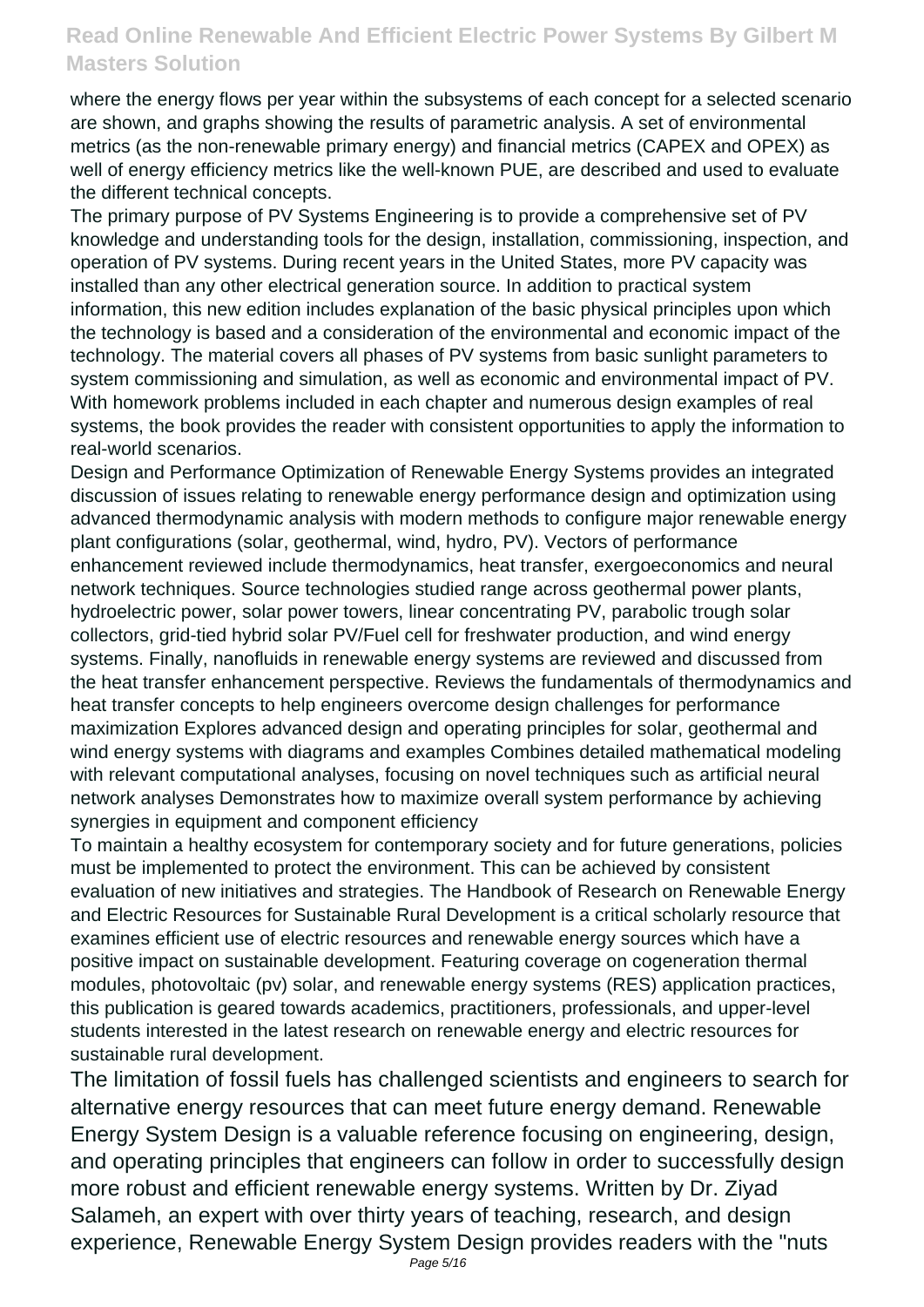and bolts" of photovoltaic, wind energy, and hybrid wind/PV systems. It explores renewable energy storage devices with an emphasis on batteries and fuel cells and emerging sustainable technologies like biomass, geothermal power, ocean thermal energy conversion, solar thermal, and satellite power. Renewable Energy System Design is a must-have resource that provides engineers and students with a comprehensive yet practical guide to the characteristics, principles of operation, and power potential of the most prevalent renewable energy systems. Explains and demonstrates design and operating principles for solar, wind, hybrid and emerging systems with diagrams and examples Utilizes case studies to help engineers anticipate and overcome common design challenges Explores renewable energy storage methods particularly batteries and fuel cells and emerging renewable technologies

Renewable energy is the answer for future energy demand. Renewable energy is the energy that occurs in a natural manner and utilizes unlimited resources. It is the solution for reducing the dependence on fossil fuels and diminishing greenhouse gas emission. It is the key for cleaner, greener, and sustainable energy. In today's world, increased energy needs and environmental and health concerns associated with traditional energy systems have made way for rapid progress in producing energy from renewable resources. However, large-scale integration of current technologies and newer approaches are still required for more efficient and cost-effective systems. This small book is a collection of single research chapters dealing with biofuel generation and some recent methods for grid integration and storage problems. The editors would like to record their sincere thanks to the authors for their contributions.

The use of energy is being shaped by environmental issues including the fear of global warming. This has resulted in the development of renewable energy sources and more efficient building technology. Examining trends in energy efficiency, this book explores energy technologies and fuels, their prospects in a world with greenhouse gas restrictions. It looks at the technical and economic tradeoffs of traditional renewables such as wind and solar, as well as large scale PV and concentrated thermal power. It also considers biomass technologies. For each of these technologies, it discusses planning, siting, installation, operation and maintenance, health and safety, power conditioning, and efficiency innovations.

Predictive Modeling for Energy Management and Power Systems Engineering introduces readers to the cutting-edge use of big data and large computational infrastructures in energy demand estimation and power management systems. The book supports engineers and scientists who seek to become familiar with advanced optimization techniques for power systems designs, optimization techniques and algorithms for consumer power management, and potential applications of machine learning and artificial intelligence in this field. The book provides modeling theory in an easy-to-read format, verified with on-site models and case studies for specific geographic regions and complex consumer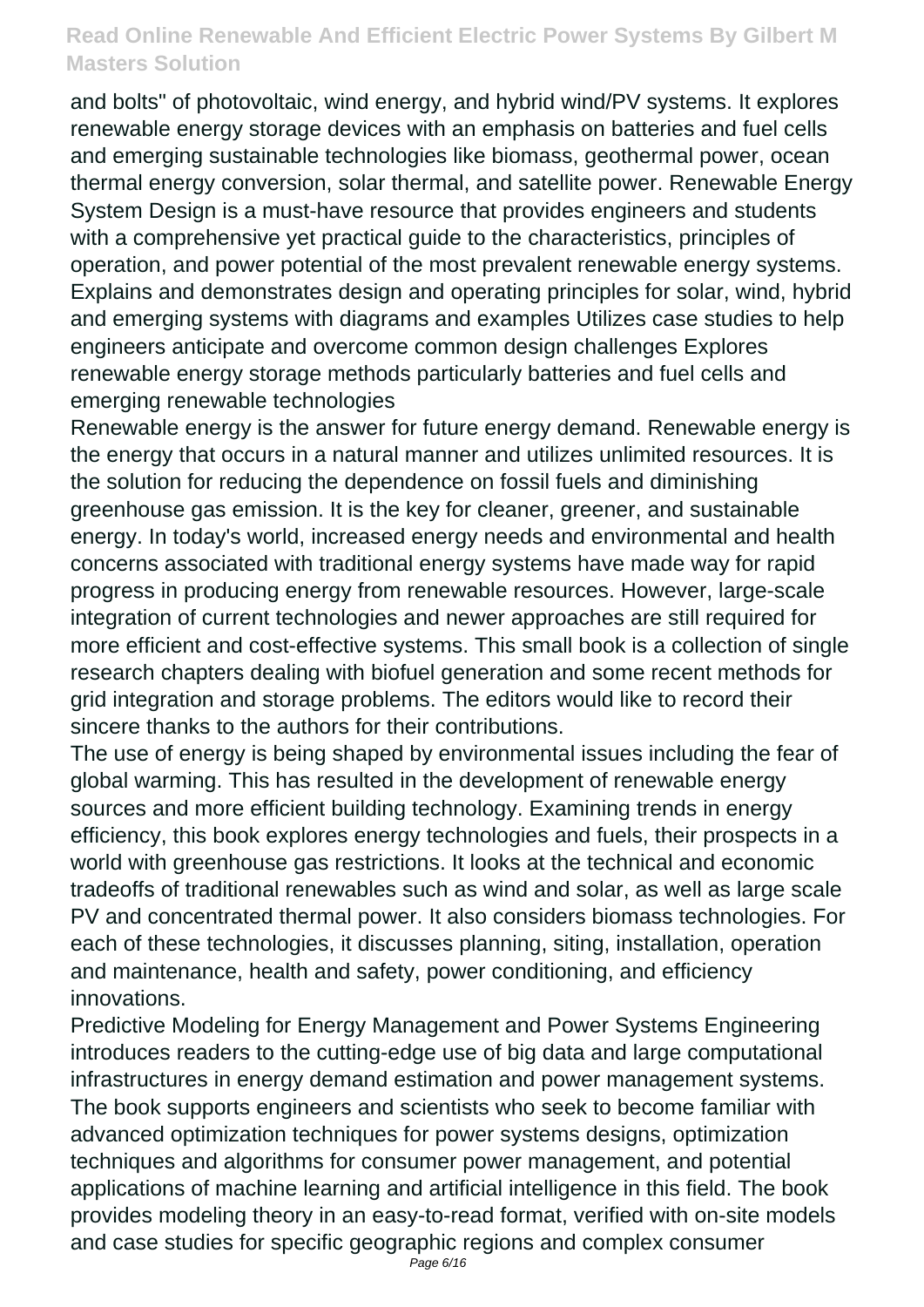markets. Presents advanced optimization techniques to improve existing energy demand system Provides data-analytic models and their practical relevance in proven case studies Explores novel developments in machine-learning and artificial intelligence applied in energy management Provides modeling theory in an easy-to-read format

This is a comprehensive textbook for the new trend of distributed power generation systems and renewable energy sources in electric power systems. It covers the complete range of topics from fundamental concepts to major technologies as well as advanced topics for power consumers.

An up to date account of renewable sources of electricity generation and their integration into power systems With the growth in installed capacity of renewable energy (RE) generation, many countries such as the UK are relying on higher levels of RE generation to meet targets for reduced greenhouse gas emissions. In the face of this, the integration issue is now of increasing concern, in particular to system operators. This updated text describes the individual renewable technologies and their power generation characteristics alongside an expanded introduction to power systems and the challenges posed by high levels of penetrations from such technologies, together with an account of technologies and changes to system operation that can ease RE integration. Features of this edition: Covers power conditioning, the characteristics of RE generators, with emphasis on their time varying nature, and the use of power electronics in interfacing RE sources to grids Outlines up to date RE integration issues such as power flow in networks supplied from a combination of conventional and renewable energy sources Updated coverage of the economics of power generation and the role of markets in delivering investment in sustainable solutions Considers the challenge of maintaining power balance in a system with increasing RE input, including recent moves toward power system frequency support from RE sources Offers an insightful perspective on the shape of future power systems including offshore networks and demand side management Includes worked examples that enhance this edition's suitability as a textbook for introductory courses in RE systems technology Firmly established as an essential reference, the Second Edition of Renewable Energy in Power Systems will prove a real asset to engineers and others involved in both the traditional power and fast growing renewables sector. This text should also be of particular benefit to students of electrical power engineering and will additionally appeal to non-specialists through the inclusion of background material covering the basics of electricity generation.

Energy for Sustainability is the first undergraduate textbook on renewable energy and energy efficiency with a unique focus on the community scale. Written by two of the foremost experts in the field, it is a pedagogically complete treatment of energy sources and uses. It examines the full range of issues—from generating technologies to land use planning—in making the transition to sustainable energy. The book begins by providing a historical perspective on energy use by human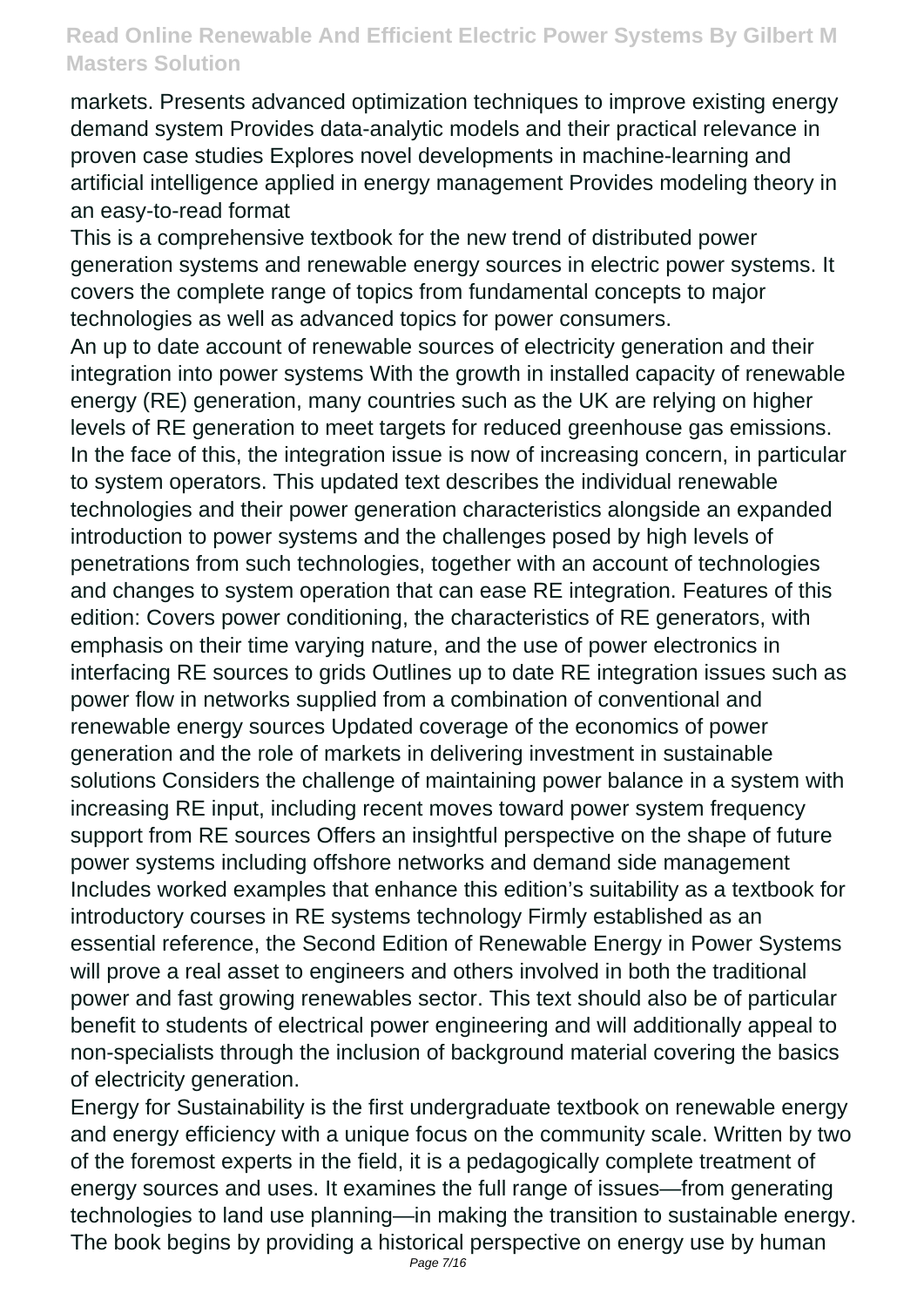civilizations and then covers energy fundamentals and trends; buildings and energy; sustainable electricity; sustainable transportation and land use; and energy policy and planning. Included in these topical areas are in-depth discussions of all of the most promising sources of renewable energy, including solar photovoltaic systems, wind turbines, and biofuels. In addition, the authors offer a thorough presentation of "green" building design, the impact of land use and transportation patterns on energy use, and the policies needed to transform energy markets at the local, state, and national levels. Throughout, the authors first provide the necessary theory and then demonstrate how it can be applied, utilizing cutting-edge practices and technologies, and the most current available data. Since the dawn of the industrial age, the explosive growth in economic productivity has been fueled by oil, coal, and natural gas. World energy use nearly doubled between 1975 and 2005. China's energy use has been doubling every decade. The implications for the environment are staggering. One way or another, our reliance on fossil fuels will have to end. Energy for Sustainability evaluates the alternatives and helps students understand how, with good planning and policy decisions, renewable energy and efficiency can support world demands at costs we can afford—economically, environmentally, and socially.

Nowadays, Smart Grid has become an established synonym for modern electric power systems. Electric networks are fed less and less by large, centrally planned fossil and nuclear power plants but more and more by millions of smaller, renewable and mostly weather-dependent generation units. A secure energy supply in such a sustainable and ecological system requires a completely different approach for planning, equipping and operating the electric power systems of the future, especially by using flexibility provisions of the network users according to the Smart Grid concept. The book brings together common themes beginning with Smart Grids and the characteristics of power plants based on renewable energy with highly efficient generation principles and storage capabilities. It covers the advanced technologies applied today in the transmission and distribution networks and innovative solutions for maintaining today's high power quality under the challenging conditions of large-scale shares of volatile renewable energy sources in the annual energy balance. Besides considering the new primary and secondary technology solutions and control facilities for the transmission and distribution networks, prospective market conditions allowing network operators and the network users to gain benefits are also discussed. The growing role of information and communication technologies is investigated. The importance of new standards is underlined and the current international efforts in developing a consistent set of standards are updated in the second edition and described in detail. The updated presentation of international experiences to apply novel Smart Grid solutions to the practice of network operation concludes this book.

Imagine fuel without fear. No climate change. No oil spills, no dead coalminers, no dirty Page 8/16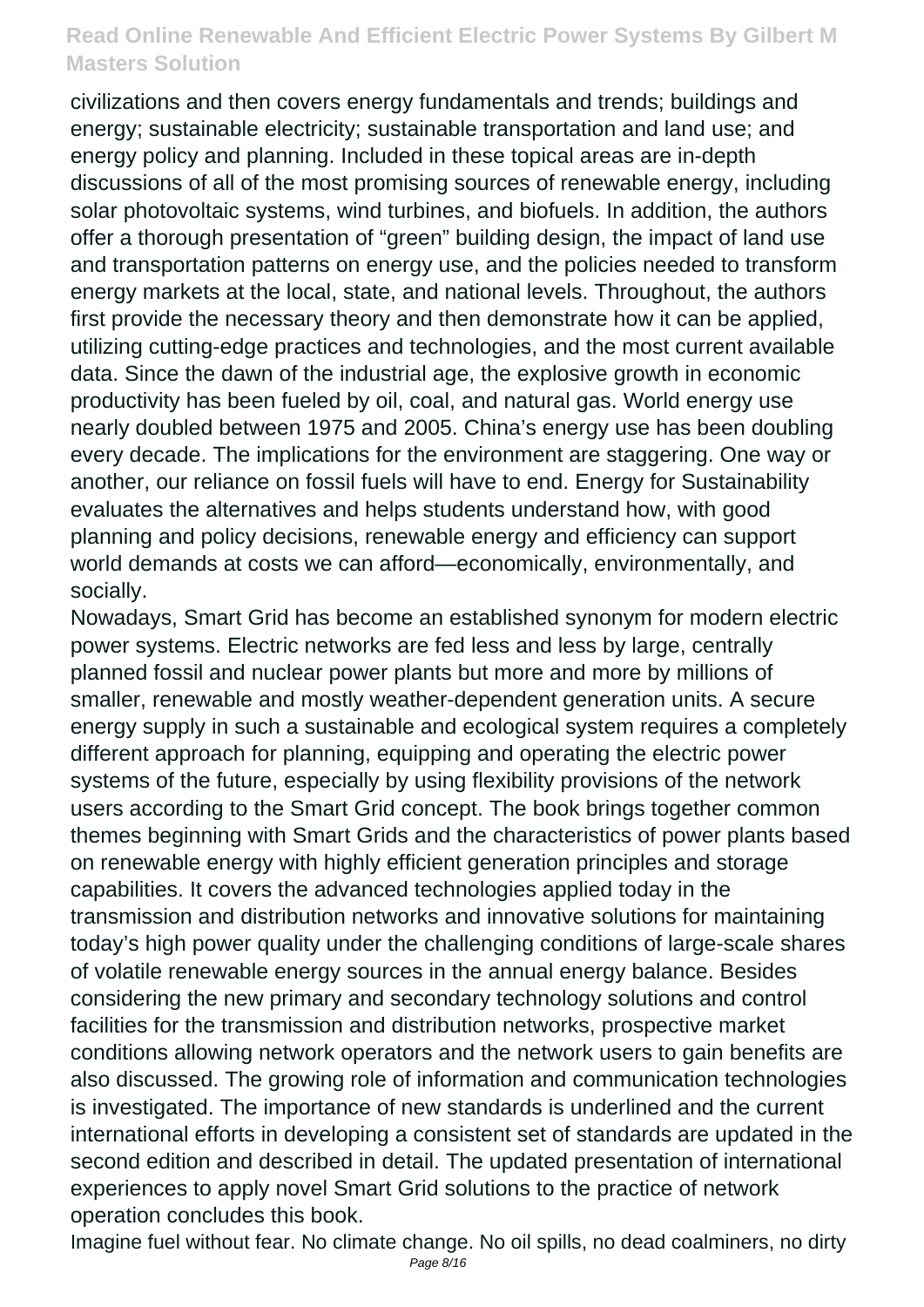air, no devastated lands, no lost wildlife. No energy poverty. No oil-fed wars, tyrannies, or terrorists. No leaking nuclear wastes or spreading nuclear weapons. Nothing to run out. Nothing to cut off. Nothing to worry about. Just energy abundance, benign and affordable, for all, forever. That richer, fairer, cooler, safer world is possible, practical, even profitable-because saving and replacing fossil fuels now works better and costs no more than buying and burning them. Reinventing Fire shows how businessmotivated by profit, supported by civil society, sped by smart policy-can get the US completely off oil and coal by 2050, and later beyond natural gas as well. Authored by a world leader on energy and innovation, the book maps a robust path for integrating real, here-and-now, comprehensive energy solutions in four industries-transportation, buildings, electricity, and manufacturing-melding radically efficient energy use with reliable, secure, renewable energy supplies.Popular in tone and rooted in applied hope, Reinventing Fire shows how smart businesses are creating a potent, global, marketdriven, and explosively growing movement to defossilize fuels. It points readers to trillions in savings over the next 40 years, and trillions more in new business opportunities.Whether you care most about national security, or jobs and competitive advantage, or climate and environment, this major contribution by world leaders in energy innovation offers startling innovations will support your values, inspire your support, and transform your sense of possibility.Pragmatic citizens today are more interested in outcomes than motives. Reinventing Fire answers this trans-ideological call. Whether you care most about national security, or jobs and competitive advantage, or climate and environment, its startling innovations will support your values, inspire your support, and transform your sense of possibility.

A new edition of the classic text explaining the fundamentals of competitive electricity markets—now updated to reflect the evolution of these markets and the large scale deployment of generation from renewable energy sources The introduction of competition in the generation and retail of electricity has changed the ways in which power systems function. The design and operation of successful competitive electricity markets requires a sound understanding of both power systems engineering and underlying economic principles of a competitive market. This extensively revised and updated edition of the classic text on power system economics explains the basic economic principles underpinning the design, operation, and planning of modern power systems in a competitive environment. It also discusses the economics of renewable energy sources in electricity markets, the provision of incentives, and the cost of integrating renewables in the grid. Fundamentals of Power System Economics, Second Edition looks at the fundamental concepts of microeconomics, organization, and operation of electricity markets, market participants' strategies, operational reliability and ancillary services, network congestion and related LMP and transmission rights, transmission investment, and generation investment. It also expands the chapter on generation investments—discussing capacity mechanisms in more detail and the need for capacity markets aimed at ensuring that enough generation capacity is available when renewable energy sources are not producing due to lack of wind or sun. Retains the highly praised first edition's focus and philosophy on the principles of competitive electricity markets and application of basic economics to power system operating and planning Includes an expanded chapter on power system operation that addresses the challenges stemming from the integration of renewable energy sources Addresses the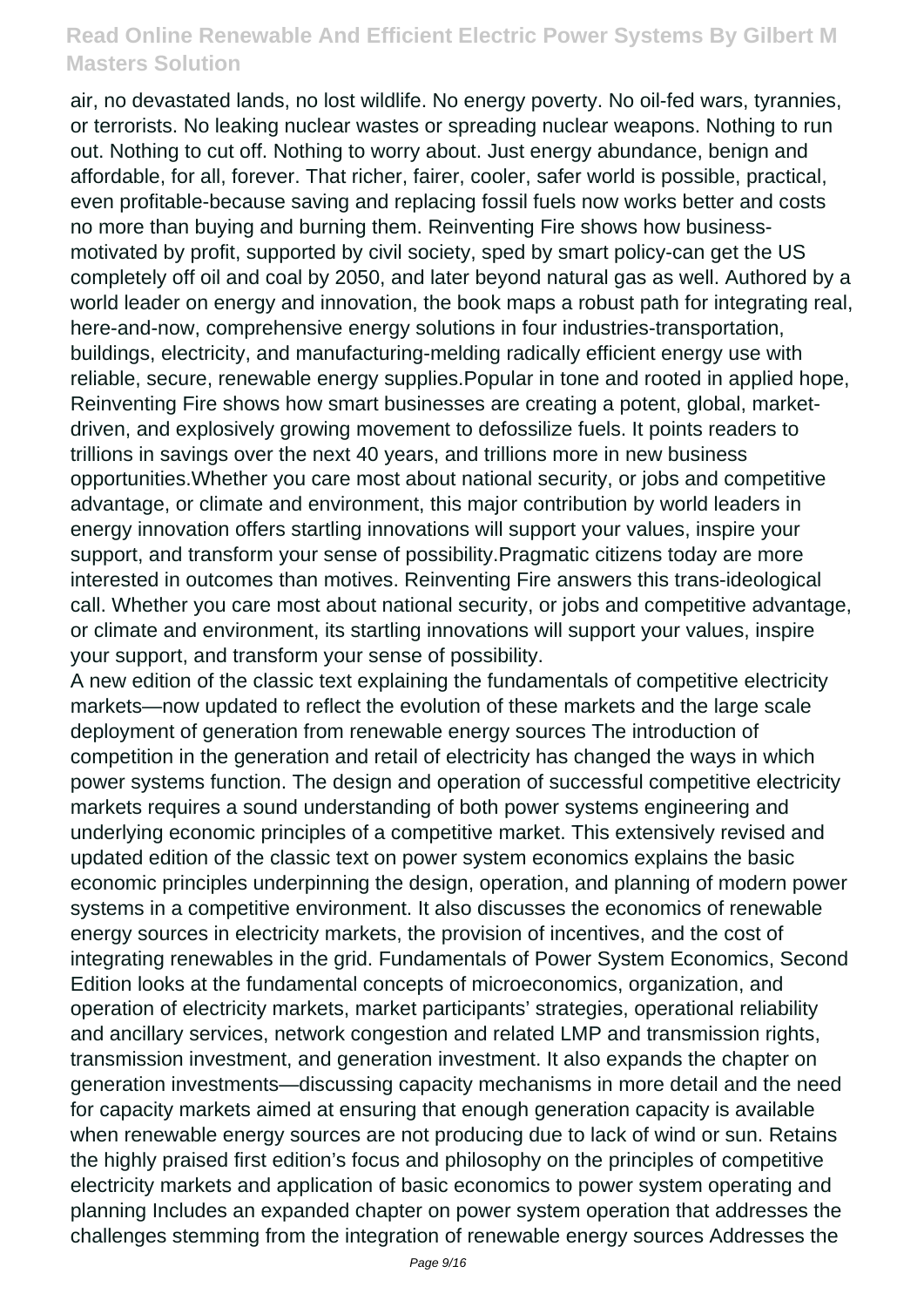need for additional flexibility and its provision by conventional generation, demand response, and energy storage Discusses the effects of the increased uncertainty on system operation Broadens its coverage of transmission investment and generation investment Updates end-of-chapter problems and accompanying solutions manual Fundamentals of Power System Economics, Second Edition is essential reading for graduate and undergraduate students, professors, practicing engineers, as well as all others who want to understand how economics and power system engineering interact. New innovations are needed for the invention of more efficient, affordable, sustainable and renewable energy systems, as well as for the mitigation of climate change and global environmental issues. In response to a fast-growing interest in the realm of renewable energy, Renewable Energy Systems: Efficiency, Innovation and Sustainability identifies a need to synthesize relevant and up-to-date information in a single volume. This book describes a systems approach to renewable energy, including technological, political, economic, social and environmental viewpoints, as well as policies and benefits. This unique and concise text, encompassing all aspects of the field in a single source, focuses on truly promising innovative and affordable renewable energy systems. Key Features: Focuses on innovations in renewable energy systems that are affordable and sustainable Collates the most relevant and up-to-date information on renewable energy systems, in a single and unique volume Discusses lifecycle assessment, cost and availability of systems Emphasizes bio-related topics Provides a systems approach to the renewable energy technologies and discusses technological, political, economic, social, and environmental viewpoints as well as policies

Renewable Energy Microgeneration Systems presents the latest technology advances in small-scale energy generation (electricity and heat) in the context of low/medium voltage level electric power distribution networks. With a focus on scientific innovations of the methodologies, approaches and algorithms in enabling efficient and secure operation of microgeneration systems, this book also analyzes the current understanding of motivations and barriers affecting microgeneration adoption with the aim of identifying opportunities for improving the field deployment. Considering the recent advances of theories and implementations in modeling, design, planning and management of different forms of microgeneration systems, this reference provides applied researchers in the field of electrical engineering and renewable micro generation incredible insights into microgeneration systems technologies and the potential for new technologies and markets. Provides modeling and optimization methods and techniques for micro-generation systems Covers multidisciplinary content, providing an opportunity for different stakeholders in various engineering fields Includes recent research advances in the field, with a focus on real case studies and policy Textbook on the science and methods behind a global transition to 100% clean, renewable energy for science, engineering, and social science students. In recent years, the development of advanced structures for providing sustainable energy has been a topic at the forefront of public and political conversation. Many are looking for advancements on pre-existing sources and new and viable energy options to maintain a modern lifestyle. The Handbook of Research on Power and Energy System Optimization is a critical scholarly resource that examines the usage of energy in relation to the perceived standard of living within a country and explores the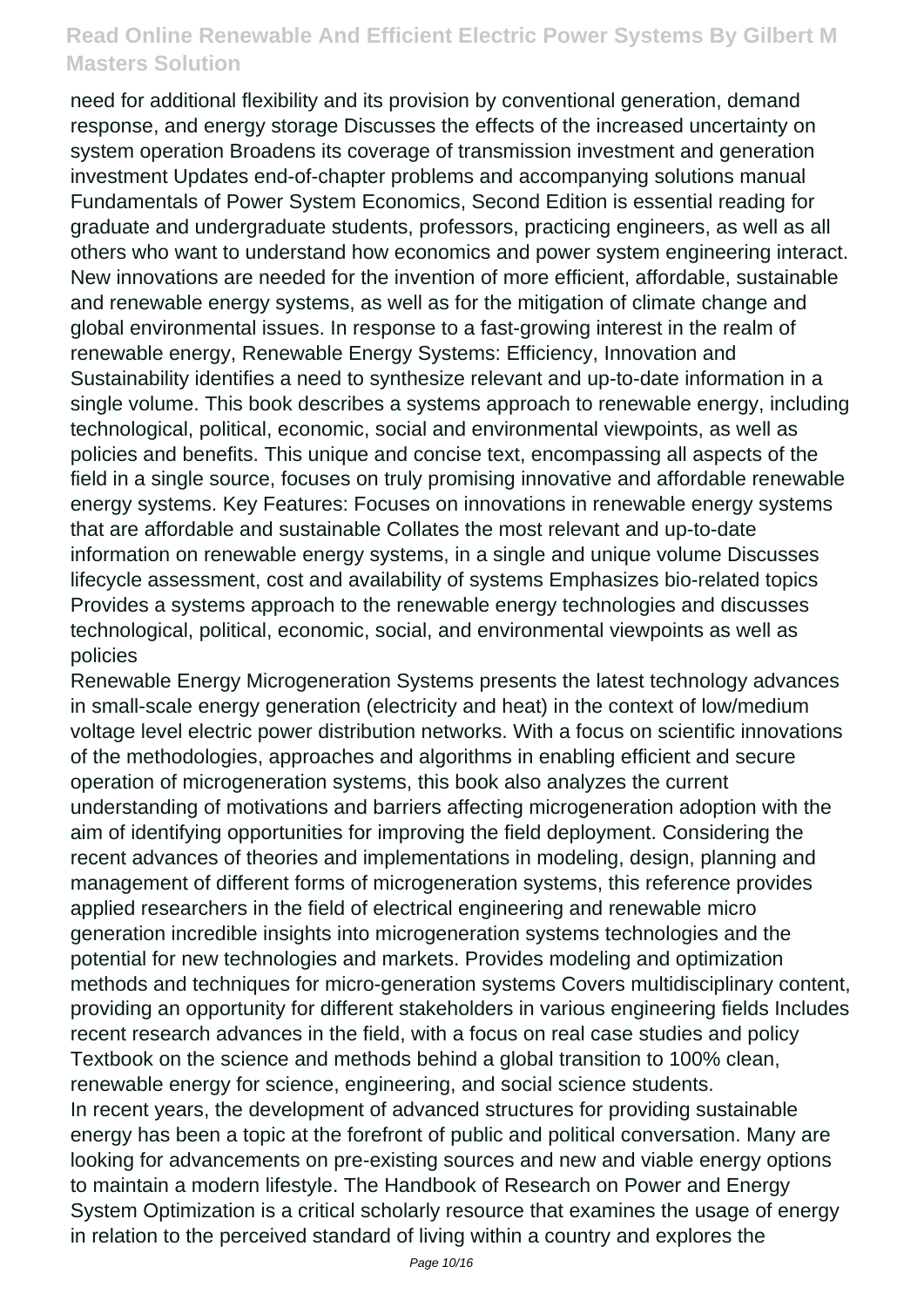importance of energy structure augmentation. Featuring coverage on a wide range of topics including energy management, micro-grid, and distribution generation, this publication is targeted towards researchers, academicians, and students seeking relevant research on the augmentation of current energy structures to support existing standards of living.

The latest edition includes new sections on grounded wye–delta short circuit feedback current and simulation of loop flow. The text illustrates methods that ensure the most accurate results in computational modeling for electric power distribution systems. It clearly explains the principles and mathematics behind system models and discusses the "smart grid" concept and its special benefits. Including numerous models of components and several practical examples, the chapters demonstrate how engineers can apply and customize computer programs to help them plan and operate systems. The book also covers approximation methods to help users interpret computer program results, and includes references and assignments that help users apply Mathcad and WindMil programs to put their new learning into practice.

Renewable Energy Systems: Modelling, Optimization and Control aims to crosspollinate recent advances in the study of renewable energy control systems by bringing together diverse scientific breakthroughs on the modeling, control and optimization of renewable energy systems by leading researchers. The book brings together the most comprehensive collection of modeling, control theorems and optimization techniques to help solve many scientific issues for researchers in renewable energy and control engineering. Many multidisciplinary applications are discussed, including new fundamentals, modeling, analysis, design, realization and experimental results. The book also covers new circuits and systems to help researchers solve many nonlinear problems. This book fills the gaps between different interdisciplinary applications, ranging from mathematical concepts, modeling, and analysis, up to the realization and experimental work. Covers modeling, control theorems and optimization techniques which will solve many scientific issues for researchers in renewable energy Discusses many multidisciplinary applications with new fundamentals, modeling, analysis, design, realization and experimental results Includes new circuits and systems, helping researchers solve many nonlinear problems

A practical, application-oriented text that presents analytical results for the better modeling and control of power converters in the integration of green energy in electric power systems The combined technology of power semiconductor switching devices, pulse width modulation algorithms, and control theories are being further developed along with the performance improvement of power semiconductors and microprocessors so that more efficient, reliable, and cheaper electric energy conversion can be achieved within the next decade. Integration of Green and Renewable Energy in Electric Power Systems covers the principles, analysis, and synthesis of closed loop control of pulse width modulated converters in power electronics systems, with special application emphasis on distributed generation systems and uninterruptible power supplies. The authors present two versions of a documented simulation test bed for homework problems and projects based on Matlab/Simulink, designed to help readers understand the content through simulations. The first consists of a number of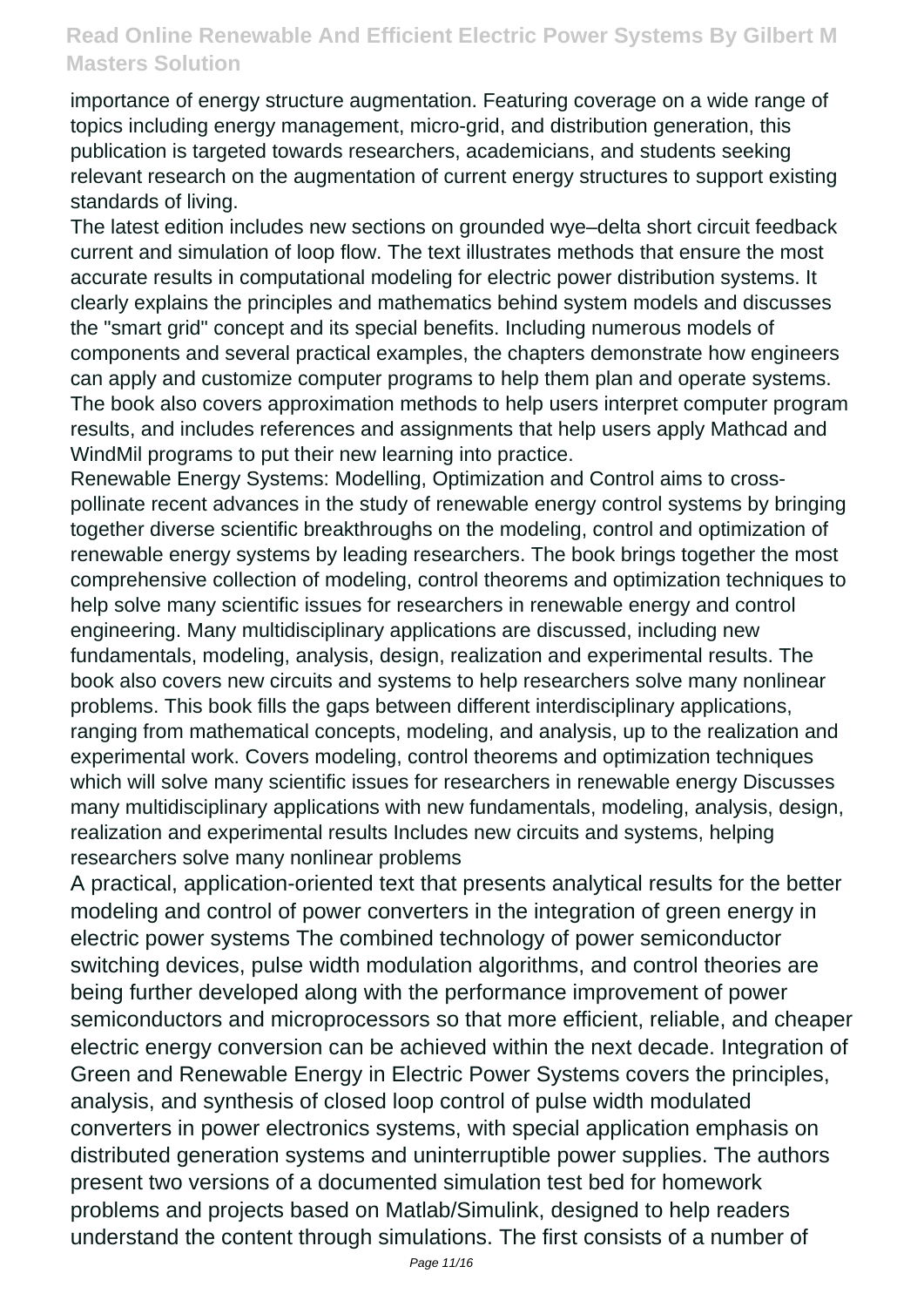problems and projects for classroom teaching convenience and learning. The second is based on the most recent work in control of power converters for the research of practicing engineers and industry researchers. Addresses a combination of the latest developments in control technology of pulse width modulation algorithms and digital control methods Problems and projects have detailed mathematical modeling, control design, solution steps, and results Uses a significant number of tables, circuit and block diagrams, and waveform plots with well-designed, class-tested problems/solutions and projects designed for the best teaching-learning interaction Provides computer simulation programs as examples for ease of understanding and platforms for the projects Covering major power-conversion applications that help professionals from a variety of industries, Integration of Green and Renewable Energy in Electric Power Systems provides practical, application-oriented system analysis and synthesis that is instructional and inspiring for practicing electrical engineers and researchers as well as undergraduate and graduate students. Brought to you by the creator of numerous bestselling handbooks, the Handbook of Energy Efficiency and Renewable Energy provides a thorough grounding in the analytic techniques and technological developments that underpin renewable energy use and environmental protection. The handbook emphasizes the engineering aspects of energy conservation and renewable energy. Taking a world view, the editors discuss key topics underpinning energy efficiency and renewable energy systems. They provide content at the forefront of the contemporary debate about energy and environmental futures. This is vital information for planning a secure energy future. Practical in approach, the book covers technologies currently available or expected to be ready for implementation in the near future. It sets the stage with a survey of current and future world-wide energy issues, then explores energy policies and incentives for conservation and renewable energy, covers economic assessment methods for conservation and generation technologies, and discusses the environmental costs of various energy generation technologies. The book goes on to examine distributed generation and demand side management procedures and gives a perspective on the efficiencies, economics, and environmental costs of fossil and nuclear technologies. Highlighting energy conservation as the cornerstone of a successful national energy strategy, the book covers energy management strategies for industry and buildings, HVAC controls, co-generation, and

advances in specific technologies such as motors, lighting, appliances, and heat pumps. It explores energy storage and generation from renewable sources and underlines the role of infrastructure security and risk analysis in planning future energy transmission and storage systems. These features and more make the Handbook of Energy Efficiency and Renewable Energy the tool for designing the energy sources of the future.

Electricity, supplied reliably and affordably, is foundational to the U.S. economy and is utterly indispensable to modern society. However, emissions resulting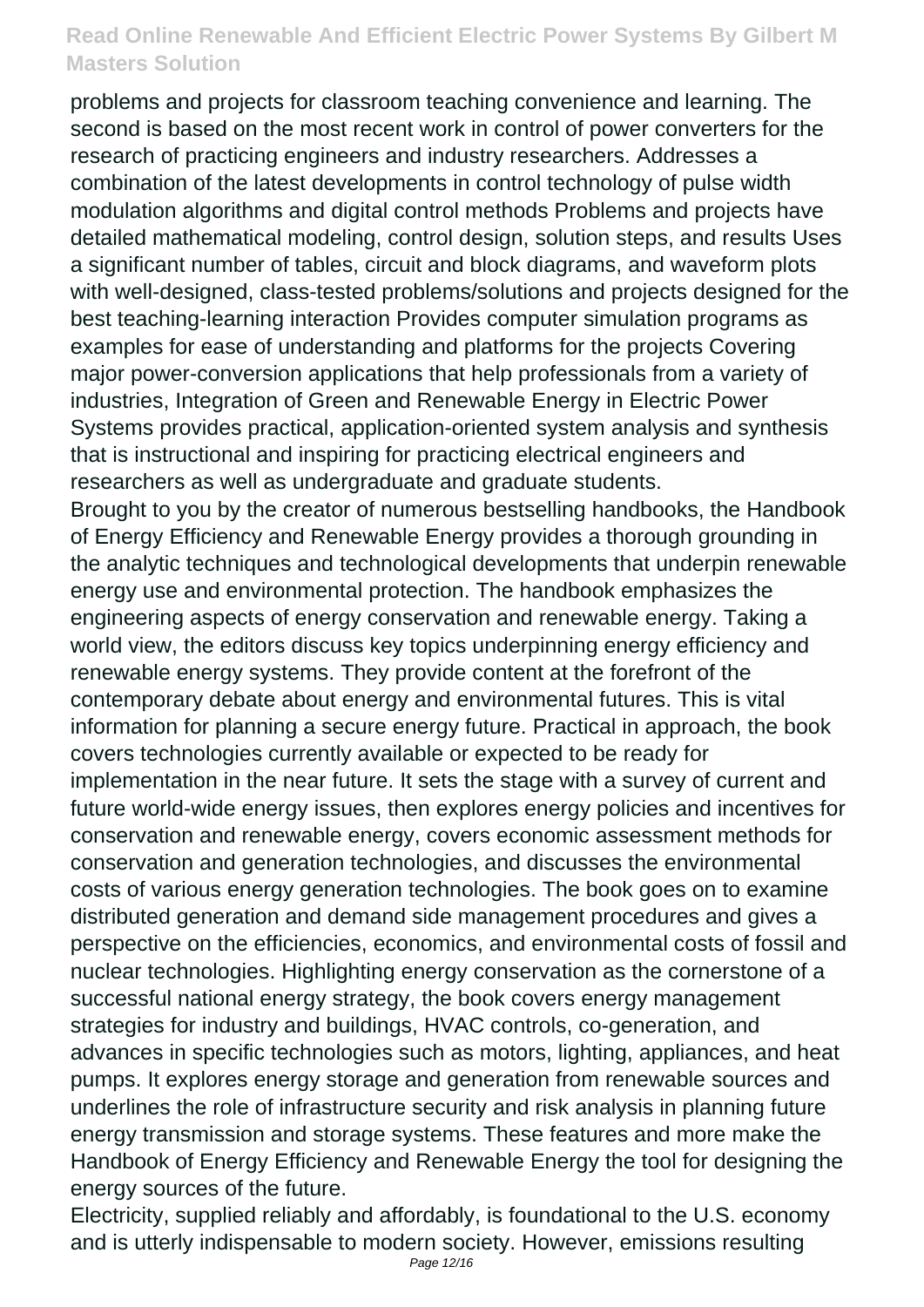from many forms of electricity generation create environmental risks that could have significant negative economic, security, and human health consequences. Large-scale installation of cleaner power generation has been generally hampered because greener technologies are more expensive than the technologies that currently produce most of our power. Rather than trade affordability and reliability for low emissions, is there a way to balance all three? The Power of Change: Innovation for Development and Deployment of Increasingly Clean Energy Technologies considers how to speed up innovations that would dramatically improve the performance and lower the cost of currently available technologies while also developing new advanced cleaner energy technologies. According to this report, there is an opportunity for the United States to continue to lead in the pursuit of increasingly clean, more efficient electricity through innovation in advanced technologies. The Power of Change: Innovation for Development and Deployment of Increasingly Clean Energy Technologies makes the case that America's advantagesâ€"world-class universities and national laboratories, a vibrant private sector, and innovative states, cities, and regions that are free to experiment with a variety of public policy approachesâ€"position the United States to create and lead a new clean energy revolution. This study focuses on five paths to accelerate the market adoption of increasing clean energy and efficiency technologies: (1) expanding the portfolio of cleaner energy technology options; (2) leveraging the advantages of energy efficiency; (3) facilitating the development of increasing clean technologies, including renewables, nuclear, and cleaner fossil; (4) improving the existing technologies, systems, and infrastructure; and (5) leveling the playing field for cleaner energy technologies. The Power of Change: Innovation for Development and Deployment of Increasingly Clean Energy Technologies is a call for leadership to transform the United States energy sector in order to both mitigate the risks of greenhouse gas and other pollutants and to spur future economic growth. This study's focus on science, technology, and economic policy makes it a valuable resource to guide support that produces innovation to meet energy challenges now and for the future.

A clear explanation of the technology for producing and delivering electricity Electric Power Systems explains and illustrates how the electric grid works in a clear, straightforward style that makes highly technical material accessible. It begins with a thorough discussion of the underlying physical concepts of electricity, circuits, and complex power that serves as a foundation for more advanced material. Readers are then introduced to the main components of electric power systems, including generators, motors and other appliances, and transmission and distribution equipment such as power lines, transformers, and circuit breakers. The author explains how a whole power system is managed and coordinated, analyzed mathematically, and kept stable and reliable. Recognizing the economic and environmental implications of electric energy production and public concern over disruptions of service, this book exposes the challenges of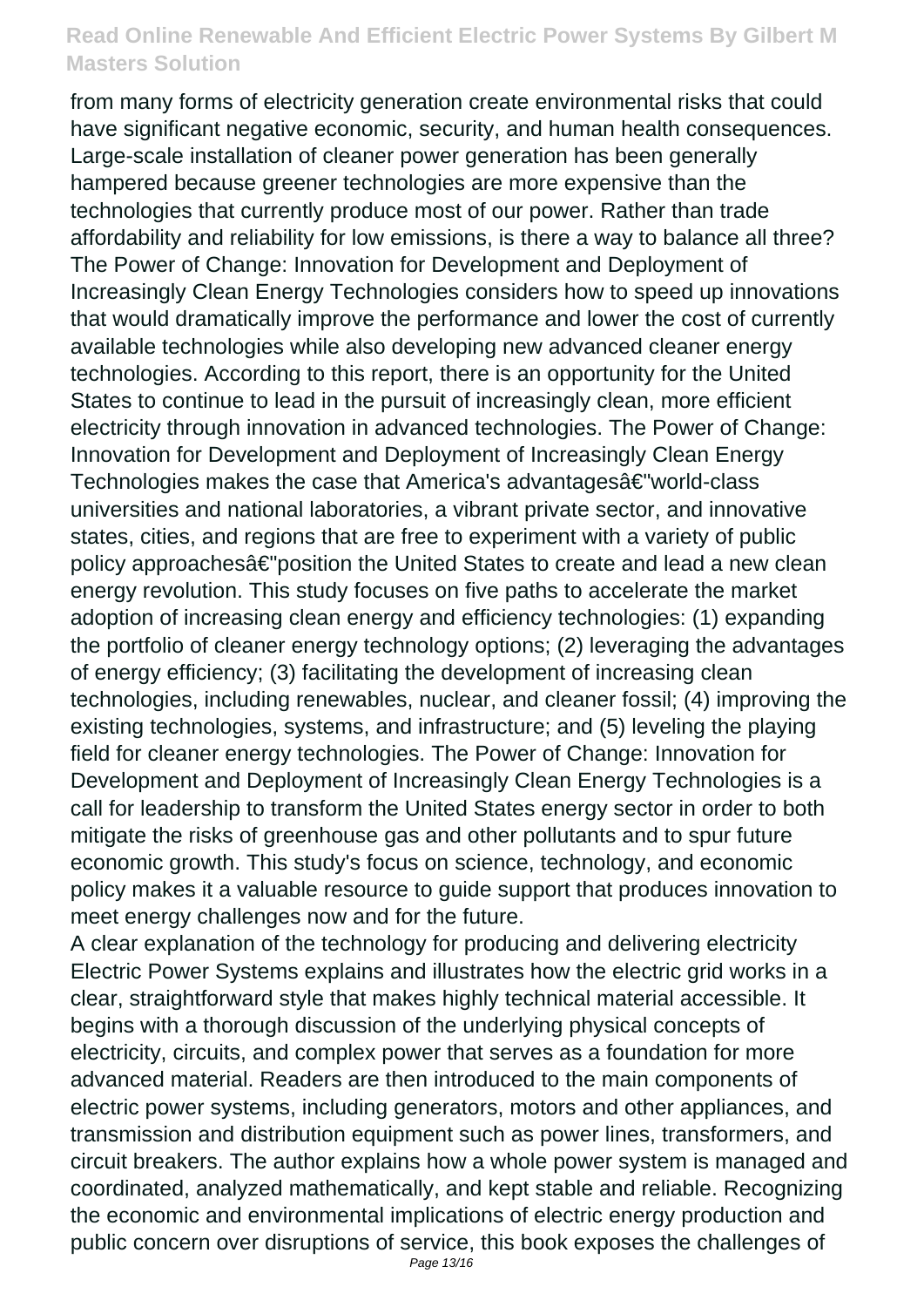producing and delivering electricity to help inform public policy decisions. Its discussions of complex concepts such as reactive power balance, load flow, and stability analysis, for example, offer deep insight into the complexity of electric grid operation and demonstrate how and why physics constrains economics and politics. Although this survival guide includes mathematical equations and formulas, it discusses their meaning in plain English and does not assume any prior familiarity with particular notations or technical jargon. Additional features include: \* A glossary of symbols, units, abbreviations, and acronyms \* Illustrations that help readers visualize processes and better understand complex concepts \* Detailed analysis of a case study, including a Web reference to the case, enabling readers to test the consequences of manipulating various parameters With its clear discussion of how electric grids work, Electric Power Systems is appropriate for a broad readership of professionals, undergraduate and graduate students, government agency managers, environmental advocates, and consumers.

Get the latest on rapidly evolving global electricity markets direct from the scholars and thought leaders who are shaping reform. In this volume, dozens of world-class experts from diverse regions provide a comprehensive assessment of the relevant issues in today's electricity markets. Amid a seething backdrop of rising energy prices, concerns about environmental degradation, and the introduction of distributed sources and smart grids, increasingly stringent demands are being placed on the electric power sector to provide a more reliable, efficient delivery infrastructure, and more rational, cost-reflective prices. This book maps out the electric industry's new paradigms, challenges and approaches, providing invaluable global perspective on this host of new and pressing issues being investigated by research institutions worldwide. Companies engaged in the power sector's extensive value chain including utilities, generation, transmission & distribution companies, retailers, suppliers, regulators, market designers, and the investment & financial rating community will benefit from gaining a more nuanced understanding of the impacts of key market design and restructuring choices. How can problems be avoided? Why do some restructured markets appear to function better than others? Which technological implementations represent the best investments? Which regulatory mechanisms will best support these new technologies? What lessons can be learned from experiences in Norway, Australia, Texas, or the U.K.? These questions and many more are undertaken by the brightest minds in the industry in this one comprehensive, cutting-edge resource. Features a unique global perspective from more than 40 recognized experts and scholars around the world, offering opportunities to compare and contrast a wide range of market structures Analyzes how the implementation of existing and developing market designs impacts real-world issues such as pricing and reliability Explains the latest thinking on timely issues such as current market reform proposals, restructuring, liberalization, privatization, capacity and energy markets,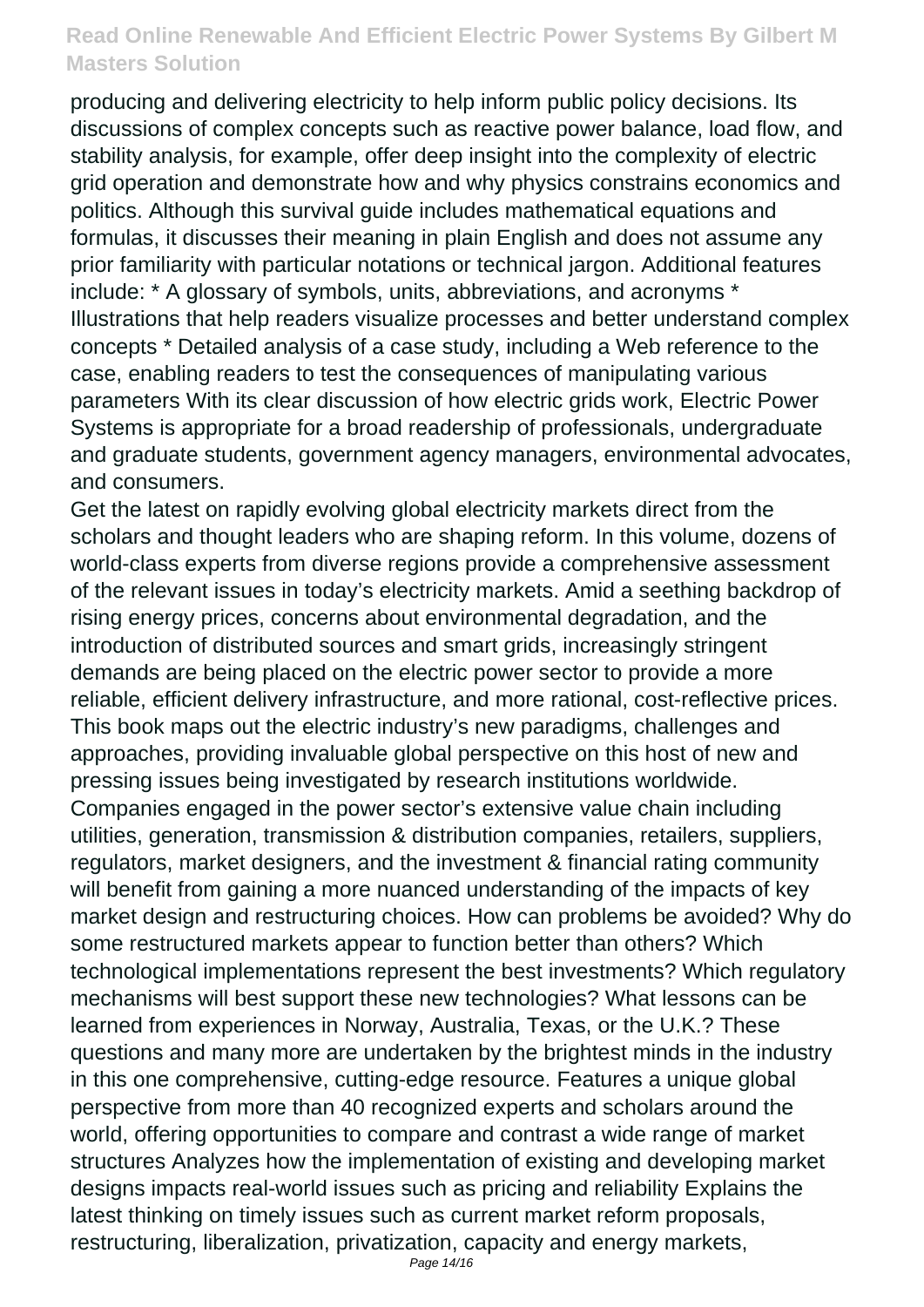distributed and renewable energy integration, competitive generation and retail markets, and disaggregated vs. vertically integrated systems

For multi-user PDF licensing, please contact customer service. Energy touches our lives in countless ways and its costs are felt when we fill up at the gas pump, pay our home heating bills, and keep businesses both large and small running. There are long-term costs as well: to the environment, as natural resources are depleted and pollution contributes to global climate change, and to national security and independence, as many of the world's current energy sources are increasingly concentrated in geopolitically unstable regions. The country's challenge is to develop an energy portfolio that addresses these concerns while still providing sufficient, affordable energy reserves for the nation. The United States has enormous resources to put behind solutions to this energy challenge; the dilemma is to identify which solutions are the right ones. Before deciding which energy technologies to develop, and on what timeline, we need to understand them better. America's Energy Future analyzes the potential of a wide range of technologies for generation, distribution, and conservation of energy. This book considers technologies to increase energy efficiency, coal-fired power generation, nuclear power, renewable energy, oil and natural gas, and alternative transportation fuels. It offers a detailed assessment of the associated impacts and projected costs of implementing each technology and categorizes them into three time frames for implementation.

Simulation of Power System with Renewables provides details on the modelling and efficient implementation of MATLAB, particularly with a renewable energy driven power system. The book presents a step-by-step approach to modelling implementation, including all major components used in current power systems operation, giving the reader the opportunity to learn how to gather models for conventional generators, wind farms, solar plants and FACTS control devices. Users will find this to be a central resource for modelling, building and simulating renewable power systems, including discussions on its limitations, assumptions on the model, and the implementation and analysis of the system. Presents worked examples and equations in each chapter that address system limitations and flexibility Provides step-by-step guidance for building and simulating models with required data Contains case studies on a number of devices, including FACTS, and renewable generation

A solid, quantitative, practical introduction to a wide rangeof renewable energy systems—in a completely updated, newedition The second edition of Renewable and Efficient Electric PowerSystems provides a solid, quantitative, practical introductionto a wide range of renewable energy systems. For each topic,essential theoretical background is introduced, practicalengineering considerations associated with designing systems andpredicting their performance are provided, and methods forevaluating the economics of these systems are presented. While thebook focuses on the fastest growing, most promising wind and solartechnologies, new material on tidal and wave power,